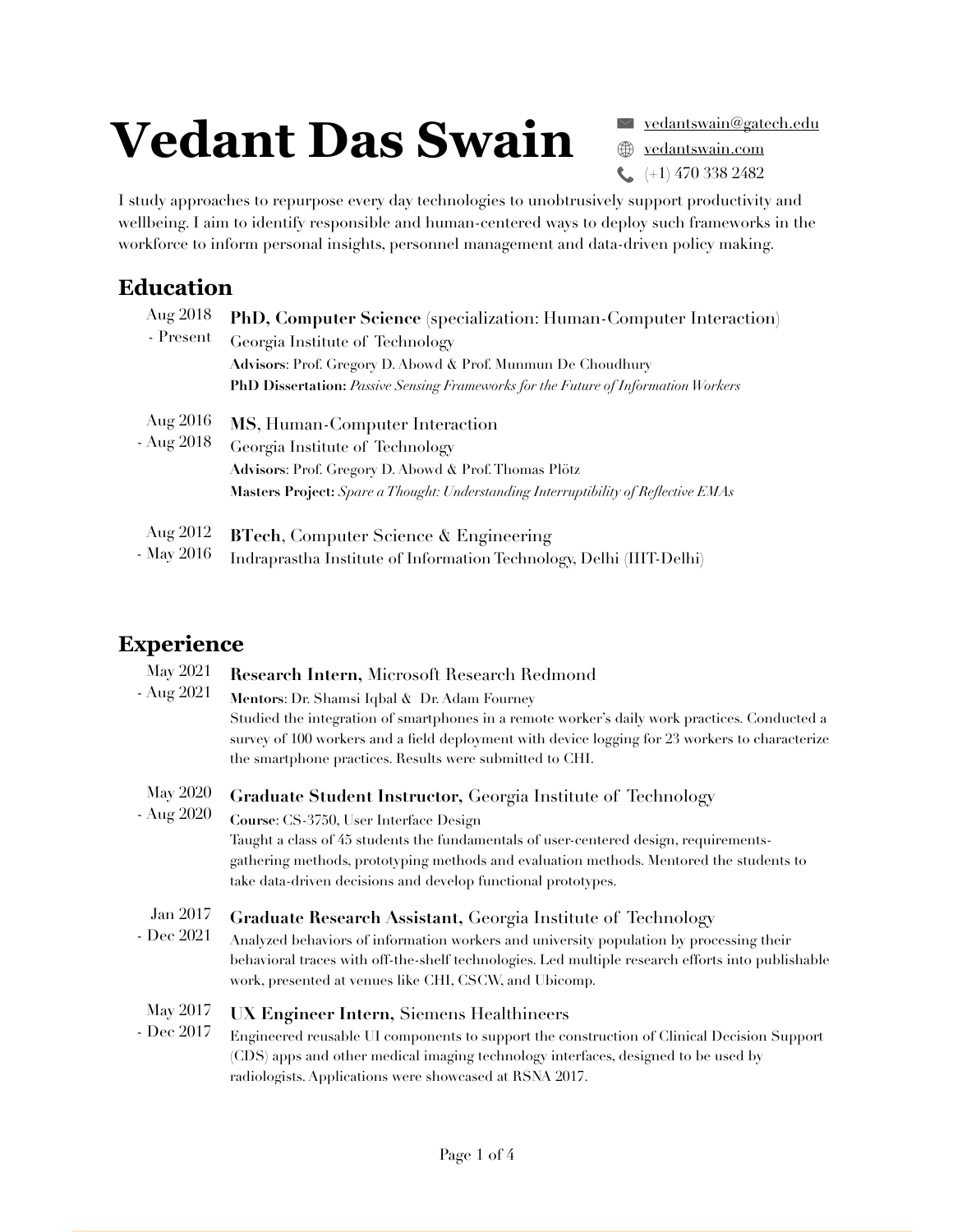### **Publications**

### **Refereed Journal Articles**

| <b>IMWUT</b><br>2021 | Person-Centered Predictions of Psychological Constructs with Social Media<br><b>Contextualized by Multimodal Sensing</b><br>Saha, K., Grover, T., Mattingly, S.M., Das Swain, V., Gupta, P., Martinez, G.J., Robles-<br>Granda, P., Mark, G., Striegel, A. & De Choudhury, M (2021). Proceedings of the ACM on<br>Interactive, Mobile, Wearable and Ubiquitous Technologies (PACM IMWUT)                                                                                                                                                                                                                                                                                           |
|----------------------|------------------------------------------------------------------------------------------------------------------------------------------------------------------------------------------------------------------------------------------------------------------------------------------------------------------------------------------------------------------------------------------------------------------------------------------------------------------------------------------------------------------------------------------------------------------------------------------------------------------------------------------------------------------------------------|
| <b>IMWUT</b><br>2019 | A Multisensor Person-Centered Approach to Understand the Role of Daily<br><b>Activities in Job Performance with Organizational Personas</b><br>Das Swain, V., Saha, K., Rajvanshy, H., Sirigiri, A., Gregg, J., Lin, S., Martinez, G. J.,<br>Mattingly, S. M., Mirjafari, S., Mulukutla, R., Nepal, S., Nies, K. A., Reddy, M. D., Robles-<br>Granda, P., Campbell, A., Chawla, N. V., D'Mello, S., Dey, A. K., Jiang, K., Liu, Q., Mark, G.,<br>Moskal, E., Striegel, A., Tay, L., Abowd, G. D., & De Choudhury, M.(2019). Proceedings of the<br>ACM on Interactive, Mobile, Wearable and Ubiquitous Technologies (PACM IMWUT)<br><b>Best Presentation Nominee at UbiComp '20</b> |
| <b>IMWUT</b><br>2020 | Detection of Artifacts in Ambulatory Electrodermal Activity Data<br>Gashi, S., Di Lascio, E., Stancu, B., Das Swain, V., Mishra, V., Gjoreski, M. and Santini, S.,<br>(2020). Proceedings of the ACM on Interactive, Mobile, Wearable and Ubiquitous<br>Technologies (PACM IMWUT)                                                                                                                                                                                                                                                                                                                                                                                                  |
| Pervasive            | Assessing the Impact of Commuting on Workplace Performance Using Mobile                                                                                                                                                                                                                                                                                                                                                                                                                                                                                                                                                                                                            |
| Computing<br>2021    | Sensing<br>Nepal, S., Martinez, G. J., Mirjafari, S., Mattingly, S., Das Swain, V, Striegel, A., Audia, P. G.,<br>& Campbell, A. T. (2021). IEEE Pervasive Computing                                                                                                                                                                                                                                                                                                                                                                                                                                                                                                               |
| <b>CSCW</b>          | Birds of a Feather Clock Together: A Study of Person-Organization Fit Through                                                                                                                                                                                                                                                                                                                                                                                                                                                                                                                                                                                                      |
| 2019                 | <b>Latent Activity Routines</b><br>Das Swain, V., Reddy, M. D., Nies, K. A., Tay, L., De Choudhury, M., & Abowd, G. D. (2019).<br>Proceedings of the ACM on Human-Computer Interaction (PACM HCI), CSCW                                                                                                                                                                                                                                                                                                                                                                                                                                                                            |
| <b>IMWUT</b>         | Differentiating higher and lower job performers in the workplace using mobile<br>sensing                                                                                                                                                                                                                                                                                                                                                                                                                                                                                                                                                                                           |
| 2019                 | Mirjafari, S., Masaba, K., Grover, T., Wang, W., Audia, P., Campbell, A. T., Chawla, N. T., Das<br>Swain, V., De Choudhury, M., Dey, A. K., D'Mello, S. K., Gao, G., Gregg, J. M., Jagannath, K.,<br>Jiang, K., Lin, S., Liu, Q., Mark, G., Martinez, G. J., Mattingly, S. M., Moskal, E., Mulukutla, R.,<br>Nepal, S., Nies, K. A., Reddy, M. D., Robles-Granda, P., Saha K., Sirigiri, A., & Striegel, A<br>(2019). Proceedings of the ACM on Interactive, Mobile, Wearable and Ubiquitous<br>Technologies (PACM IMWUT)                                                                                                                                                          |

**Students' Experiences with Ecological Momentary Assessment Tools to Report on Emotional Well-being** IMWUT 2018

Chan, L., **Das Swain, V**., Kelley, C., de Barbaro, K., Abowd, G. D., & Wilcox, L. (2018). *Proceedings of the ACM on Interactive, Mobile, Wearable and Ubiquitous Technologies (PACM IMWUT)*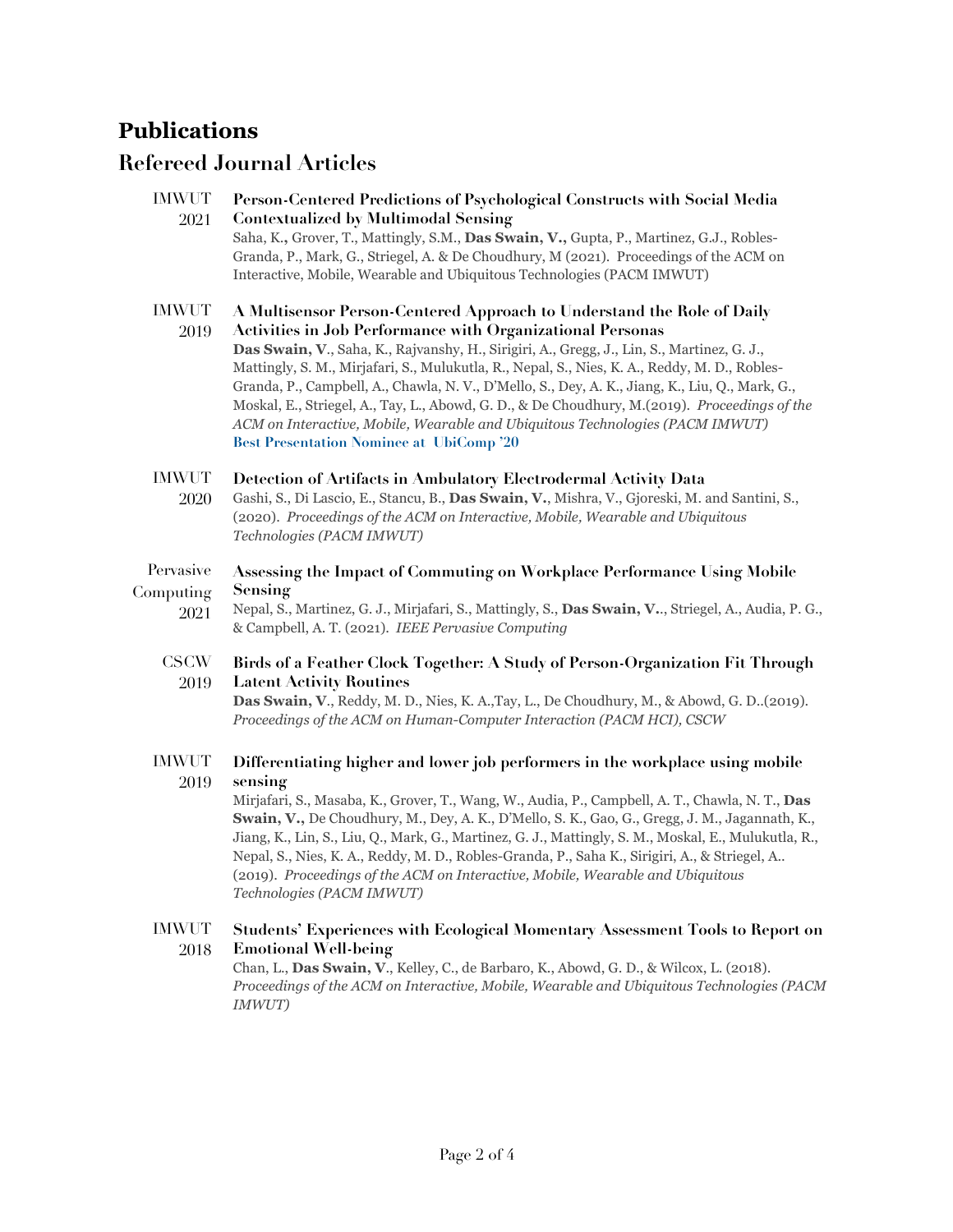### **Refereed Conference Proceedings**

| CogMI | Social and Ubiquitous Technologies for Remote Worker Wellbeing and                                 |
|-------|----------------------------------------------------------------------------------------------------|
| 2020  | Productivity in a Post-Pandemic World                                                              |
|       | <b>Das Swain, V.*</b> , Saha, K.*, Abowd, G. D., & De Choudhury, M (2020). Proceedings of the 2020 |
|       | IEEE Second International Conference on Cognitive Machine Intelligence (CogMI) $\uparrow$ * Co-    |
|       | Primary     Highlighted Talk at Microsoft New Future of Work Symposium '20                         |
|       |                                                                                                    |
| CHT.  | Modeling Organizational Culture with Workplace Experiences Shared on                               |
| 2020  | <b>Glassdoor</b>                                                                                   |

**Das Swain, V**.\*, Saha, K.\*, Abowd, G. D., & De Choudhury, M (2020). *Proceedings of the CHI Conference on Human Factors in Computing Systems* [ \* Co-Primary ]

#### **The Tesserae Project: Experiences with Large-Scale, Longitudinal, In Situ, Multimodal Sensing of Information Workers** CHI 2019

- Mattingly, S. M., Gregg, J.M., Audia, P., Bayraktaraglu, A.E., Campbell, A. T., Chawla, N.V, **Das Swain, V.**, De Choudhury, M., D'Mello, S.K., Dey, A.K., Gao, G., Jagannath, K., Jiang, K., Lin, S., Liu, Q., Mark, G., Martinez, G.J, Masaba, K., Mirjafari, S., Moskal, E., Mulukutla, R., Nies, K., Reddy, M. D., Robles-Granda, P., Saha, K., Sirigiri, A., & Striegel, A., (2019). *Proceedings of the CHI Conference on Human Factors in Computing Systems* [ First 2 Authors, A-Z Other Authors ] (Case Study)
	- **Imputing Missing Social Media Data Streams in Multisensor Studies of Human Behavior** ACII 2019
		- Saha, K., Reddy, M. D., **Das Swain, V**., Gregg, J. M., Grover, T., Lin, S., Martinez, G. J., Mattingly, S.M., Mirjafari, S., Mulukutla, R., Nies, K., Robles-Granda, P., Sirigiri, A., Yoo, D. W., Audia, P., Campbell, A. T., Chawla, N. V., D'Mello, S. K., Dey, A. K., Jiang, K., Liu, Q., Mark, G., Moskal, E., Striegel, A., & De Choudhury, M. (2019). *Proceedings of the 8th International Conference on Affective Computing and Intelligent Interaction (ACII)*

### **Talks, Demos & Panels**

| 2021 | WiFi mobility models for COVID-19 enable less burdensome and more localized |
|------|-----------------------------------------------------------------------------|
|      | interventions for university campuses                                       |
|      | GVU Fall Research Showcase, Georgia Institute of Technology                 |

- *Using Social Media to Understand Mental Health* Panelist, Injury Prevention Research Center at Emory University 2021
- *CS + Social Good Research Panel* Panelist, Georgia Institute of Technology 2019
- *IPAT Research Round Up* Presenter & Panelist, Institute for People and Technology at Georgia Tech 2020
- *Grad School 101* Panelist, Georgia Institute of Technology 2020